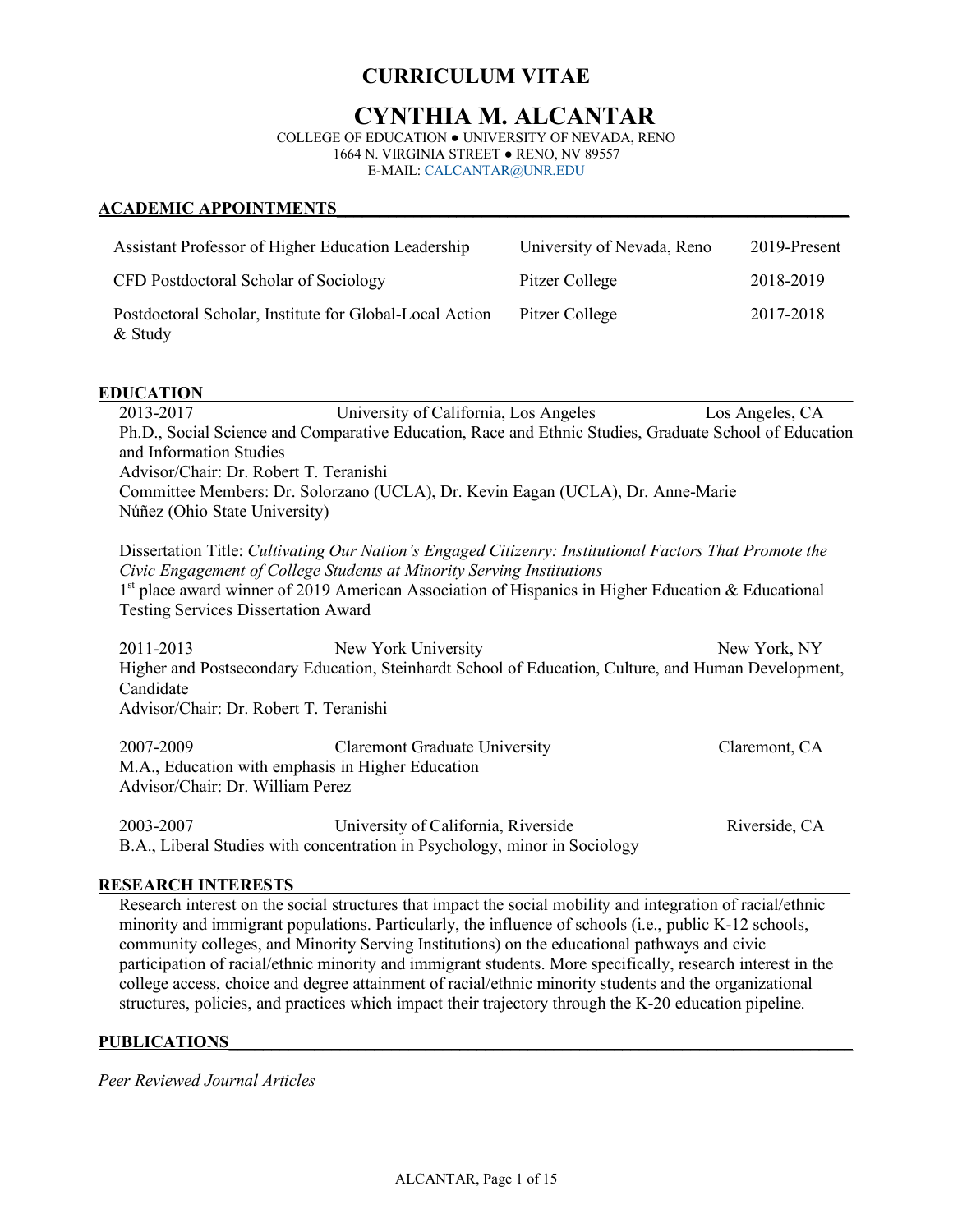**Alcantar, C. M.**, Bordoloi-Pazich, L., & Teranishi, R. T. (2019). Meaning-making about becoming a Minority Serving Institution: A Case Study of Asian-Serving Community Colleges. *The Review of Higher Education*.

Katsiaficas, D., Hernandez, E., **Alcantar, C. M.**, Samayoa, E., Gutierrez, M. N., & Williams, Z. (2018). "We'll get through this together": Collective contribution of family and community in the lives of Latino undocumented undergraduates. *Teachers College Record, 120*(120306), 1-48.

**Alcantar, C. M.**, & Hernandez, E. (2018). "Here the professors are your guide, tus guías": Latina/o student validating experiences with faculty at a Hispanic-Serving community college*. Journal of Hispanic Higher Education*, 1-16.

Katsiaficas, D., **Alcantar, C. M.**, Hernandez, E., Gutierrez, M. N., Samayoa, E., Texis, O. R., & Williams, Z. (2016). Important theoretical and methodological turning points for understanding contribution with undocumented undergraduates. *Qualitative Psychology, 3*(1), 7-25.

Teranishi, R. T., **Alcantar, C. M.**, & Nguyen, B. M. D. (2015). Race and class through the lens of the Asian American and Pacific Islander experience: Perspectives from community college students. *AAPI Nexus Journal, 13*(1 & 2), 72-90.

Suárez-Orozco, C., Katsiaficas, D., Birchall, O., **Alcantar, C. M.**, Hernandez, E., Garcia, Y., Michikyan, M., Cerda, J., & Teranishi, R. T. (2015). Undocumented undergraduates on college campuses: Understanding their challenges, assets, and what it takes to make an UndocuFriendly campus. *Harvard Educational Review, 85*(3), 427-463.

Teranishi, R. T., Nguyen, B. M. D., & **Alcantar, C. M.** (2015). The Asian American and Pacific Islander data disaggregation movement: The convergence of community activism and policy reform. *Harvard Asian American Policy Review, 25*, 26-36.

*Journal Articles Under Peer Review*

**Alcantar, C. M.**, Kim, V., Hafoka, 'I., Bordoloi Pazich, L. M., & Teranishi, R. T. (Under review). Space and place at minority serving community colleges: The geography of campus student support for Asian American and Pacific Islander students.

**Alcantar, C. M.**, Freeman, R. E., Kim, V., Hafoka, 'I., & Ortega Mendoza, M. (Under review). Constructing a "Dreamer": Critical analysis of media discourse on undocumented students in higher education.

Perez, W., Vasquez, R., & **Alcantar, C. M.** (Under review). Nurturing the psychological assets of Indigenous Mexican students in U.S. schools. *Harvard Educational Review*.

Stage, F. K., Galvan, D., Janke, A., Tsabetsaye, B. & **Alcantar, C. M.** (Under review). American Indian and Alaska Native students' pathways into college: The first two years.

#### *Books*

Teranishi, R. T., Nguyen, B. M. D., **Alcantar, C. M.**, & Curammeng, E. R. (Eds.) (In Press). *The Racial Heterogeneity Project: Unmasking Educational Inequality in Aggregation*. New York, NY: Teachers College Press.

## *Book Chapters*

**Alcantar, C. M.**, Freeman, R. E., Kim, V., Hafoka, 'I., Mazumder, T., & Hernandez Rongkilyo, S. (Under review). The role of family in the civic lives of undocumented Asian college students. In K. Escudero,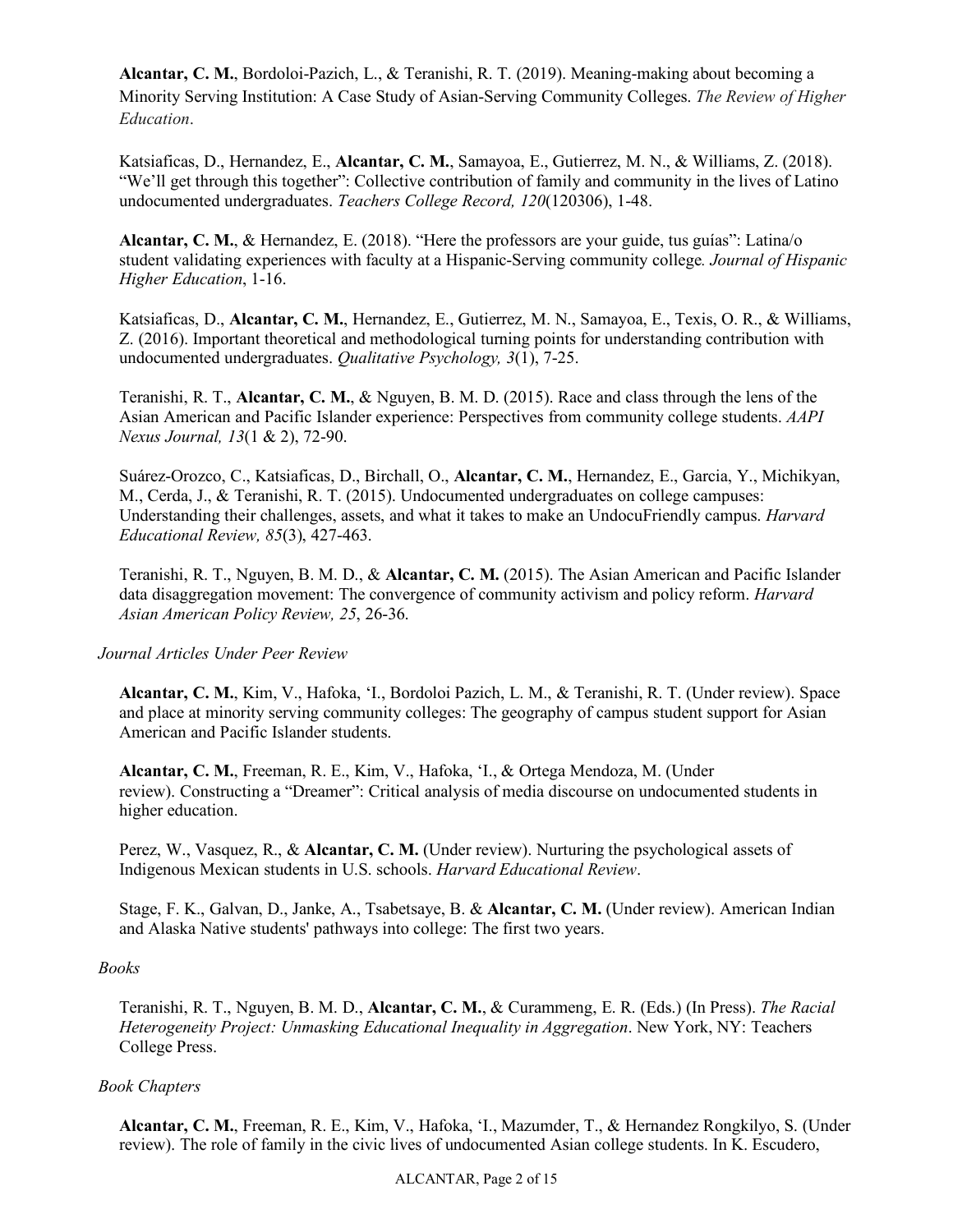*Liminally Legal Asians: Consciousness Raising, Political Activism and (Re)Articulations of Belonging in the United States*. Providence, R.I.: Brown University.

**Alcantar, C. M.**, Nguyen, B. M. D., & Maramba, D. C. (In press). Asian American and Native American Pacific Islander Serving Institutions (AANAPISIs): Successful settings for addressing underserved Asian American and Pacific Islander students. In A. T. Arroyo, D. C. Maramba, T. O. Allen, D. Khalil, & R. T. Palmer (Eds.), Supporting Student Achievement at Minority-Serving Institutions. New Directions for Student Services.

Nguyen, B. M. D. & **Alcantar, C. M.** (2018). Analogies of a Blackberry: The foundation and impact of the inaugural Morgan and Helen Endowed Chair of Asian American Studies. In N. D. Hartlep, A. Kahlon, & D. Ball (Eds.), Asian/American Scholars of Education: 21st Century Pedagogies, Perspectives, and Experiences. New York: Peter Lang.

Teranishi, R. T., **Alcantar, C. M.**, & Underwood, R. (2017). AANAPISI leadership: Perspective from the field. In R. T. Palmer, D. C. Maramba, A. T. Arroyo, T. Ozuna Allen, T. F. Boykin, & J. M. Lee Jr. (Eds.), *Effective Leadership at Minority Serving Institutions: Exploring Opportunities and Challenges for Leadership* (pp. 186-198). New York, NY: Routledge.

Ponjuan, L., **Alcantar, C. M.**, & Soria, K. (2016). Redefining civic engagement: A developmental model of students' civic-related capabilities. In K. Soria & T. Mitchell (Eds.), *Civic Engagement and Community Service at Research Universities: Engaging Undergraduates for Social Justice, Social Change and Responsible Citizenship* (pp. 99-122). New York, NY: Palgrave Macmillan Publishers.

Espinoza, R., **Alcantar, C. M.**, & Hernandez, E. (2016). Working-class minority students' pathways to higher education*.* In A. E. Stich & C. Freie (Eds.), *The Working Classes and Higher Education: Inequality of Access, Opportunity, and Outcome* (pp. 30-45). New York, NY*:* Routledge.

Teranishi, R. T., Nguyen, B. M. D., & **Alcantar, C. M.** (2015). The data quality movement for the Asian American and Pacific Islander community: An unresolved civil rights issue. In P. A. Noguera, J. C. Pierce, & R. Ahram (Eds.), *Race, Equity, and Education: Sixty Years from Brown* (pp. 139-154). New York, NY: Springer.

Fairclough, S. C., **Alcantar, C. M.**, & Stage, F. K. (2015). Indigenous students and transition to higher education, subsequent persistence, and graduation. In F. K. Stage & R. Wells (Eds.), *New Perspectives on Critical Quantitative Inquiry Part II: New Directions for Institutional Research (pp. 5-24). San Francisco,* CA: Jossey-Bass.

**Alcantar, C. M.** (2014). Civic engagement measures for Latina/o college students. In F. K. Stage & R. Wells (Eds.), *New Perspectives on Critical Quantitative Inquiry: New Directions for Institutional Research* (pp. 23-35). San Francisco, CA: Jossey-Bass.

Perez, W., Muñoz, S., **Alcantar, C. M.**, & Guarneros, N. (2011). Educators supporting DREAMERS: Becoming an undocumented student ally. In J. Landsman & C.W. Lewis (Eds.), *White Teachers/Diverse Classrooms: A Guide to Building Inclusive Schools, Promoting High Expectations, and Eliminating Racism (2<sup>nd</sup> Edition)* (pp. 299-312). Sterling, VA: Stylus Publishing.

#### *Policy Reports & Working Papers*

Nguyen, B. M. D., **Alcantar, C. M.**, Curammeng, E., Hernandez, E., Kim, V., Paredes, A., Nguyen, M., & Teranishi, R. T. (2017). *The Racial Heterogeneity Project: Implications for Higher Education Research, Practice, and Policy*. Los Angeles, CA: The Institute for Immigration, Globalization, & Education. Retrieved from http://www.act.org/content/dam/act/unsecured/documents/R1641-racialheterogeneity-project-2017-06.pdf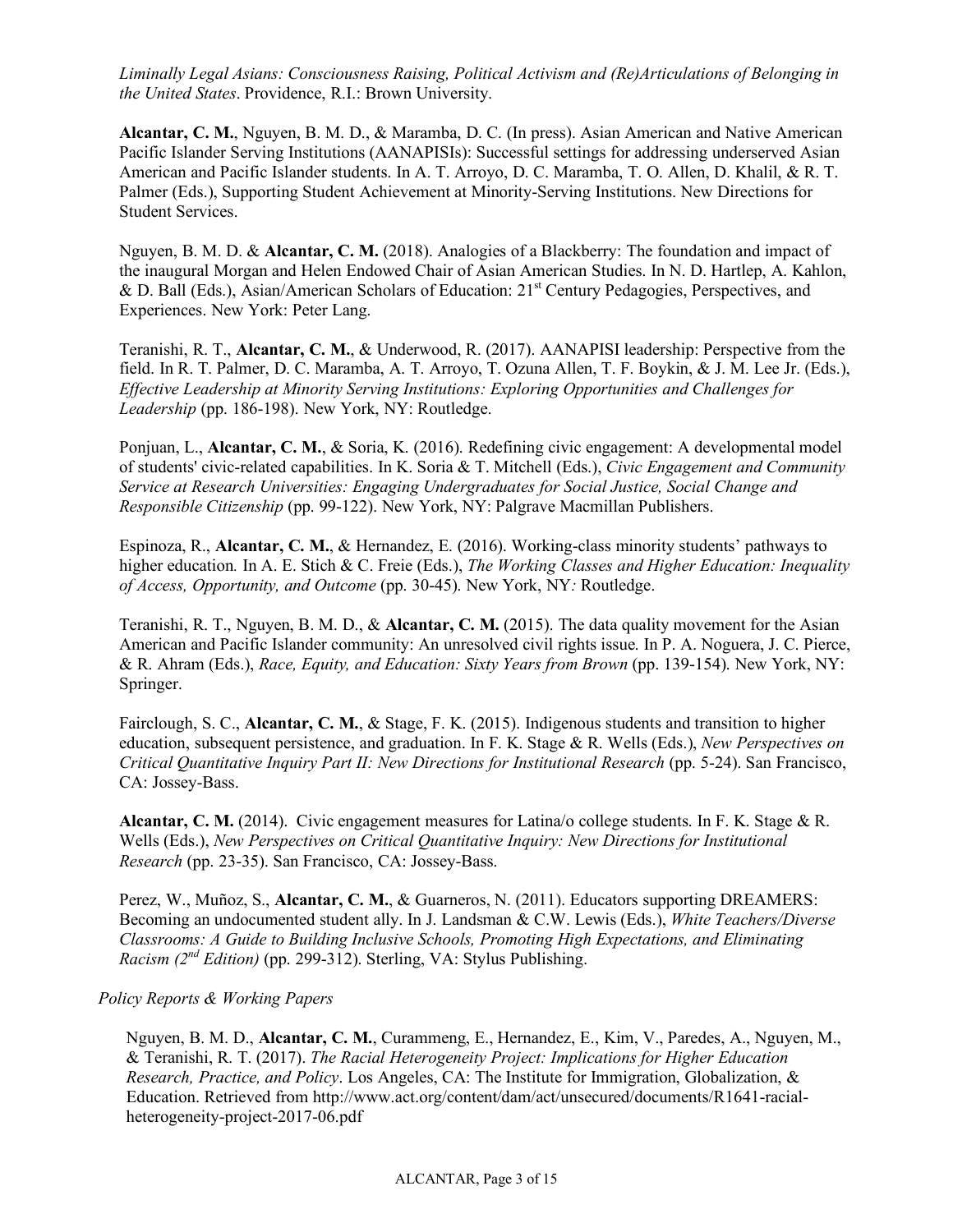**Alcantar, C. M.**, Martin, M., Nguyen, B. M. D., Teranishi, R. T., & Muñoz, J. (2017). The return on investment for an AANAPISI-funded program: Outcomes for Asian American and Pacific Islander community college students. In M. Gasman, A. Castro Samayoa, & M. Nettles (Eds.), *Investing in Student Success: Examining the Return on Investment for Minority-Serving Institutions*. Princeton, NJ: Policy Information Center, Educational Testing Service & Wiley. Retrieved from https://doi.org/10.1002/ets2.12187

Teranishi, R. T., **Alcantar, C. M.**, Martin, M., & Nguyen, B. M. D. (2015). *The Return on Investment for an AANAPISI-Funded Program: Outcomes for Asian American and Pacific Islander Community College Students (Working Paper)*. Princeton, NJ: Educational Testing Services & the Center for Minority Serving Institutions.

Teranishi, R. T., Martin, M., Bordoloi Pazich, L., **Alcantar, C. M.**, Nguyen, B. M. D., Curammeng, E. R., Nguyen, M. H., & Chan, J. (2015). *The Impact of Scholarships for Asian American and Pacific Islander Community College Students: Preliminary Findings from an Experimental Design Study.* Los Angeles, CA: National Commission on AAPI Research in Education. Retrieved from http://www.apiasf.org/research/2015\_CARE\_Report.pdf

Teranishi, R., Martin, M., Bordoloi Pazich, L., **Alcantar, C. M.**, & Nguyen, T.-L. K. (2014). *Measuring the Impact of MSI-Funded Programs on Student Success: Findings from the Evaluation of Asian American and Native American Pacific-Islander-Serving Institutions*. New York, NY: National Commission on AAPI Research in Education. Retrieved from http://care.gseis.ucla.edu/assets/2014\_peer\_report.pdf

#### *Peer Reviewed Book Reviews*

**Alcantar, C.** (2015). [Book Review: Latinos in Higher Education and Hispanic-Serving Institutions by Anne-Marie Nuñez, Richard E. Hoover, Kellie Pickett, A. Christine Stuart-Carruthers, & Maria Vazquez]. *The Review of Higher Education, 38*(4), 630-633*.*

#### *Other Publications*

Rachel & **Cynthia** (2018, September 18). Apply for Immigrant Rising's Entrepreneurship Fund for undocumented entrepreneurs! *My Undocumented Life*. Retrieved from https://mydocumentedlife.org/2018/09/18/apply-for-immigrant-risings-entrepreneurship-fund-forundocumented-entrepreneurs/

**Alcantar, C. M.** (2013, October 7). Scholar's corner. *The Hispanic Outlook in Higher Education Magazine*, 23.

#### **RESEARCH EXPERIENCE\_\_\_\_\_\_\_\_\_\_\_\_\_\_\_\_\_\_\_\_\_\_\_\_\_\_\_\_\_\_\_\_\_\_\_\_\_\_\_\_\_\_\_\_\_\_\_\_\_\_\_\_\_\_\_\_\_\_\_\_\_\_\_**

**Principal Investigator** (08/2018-Present). Civic Participation of Racial/Ethnic Minority Students. Principal investigator of a research project examining the civic participation of underrepresented college students. The quantitative component examines student- and institutional-level factors that promote the civic engagement of racial/ethnic minority students in higher education with a particular focus on Minority Serving Institutions using multilevel modeling statistical techniques with Cooperative Institutional Research Program (CIRP) data. For the qualitative component, I lead a research team conducting interview students and educators at Minority Serving Institutions about their experiences with civic engagement. Study funded by Research & Awards and Doman Social Sciences Research grants.

**Co-Principal Investigator** (01/2018-Present). Systems-Level Change to Support Under-Served Asian American and Pacific Islander Students in Two- and Four-Year Colleges Project. National Commission on Asian American and Pacific Islander Research in Education (CARE) & Asian and Pacific Islanders. *Co-Principal Investigator: Dr. Robert T. Teranishi (UCLA)*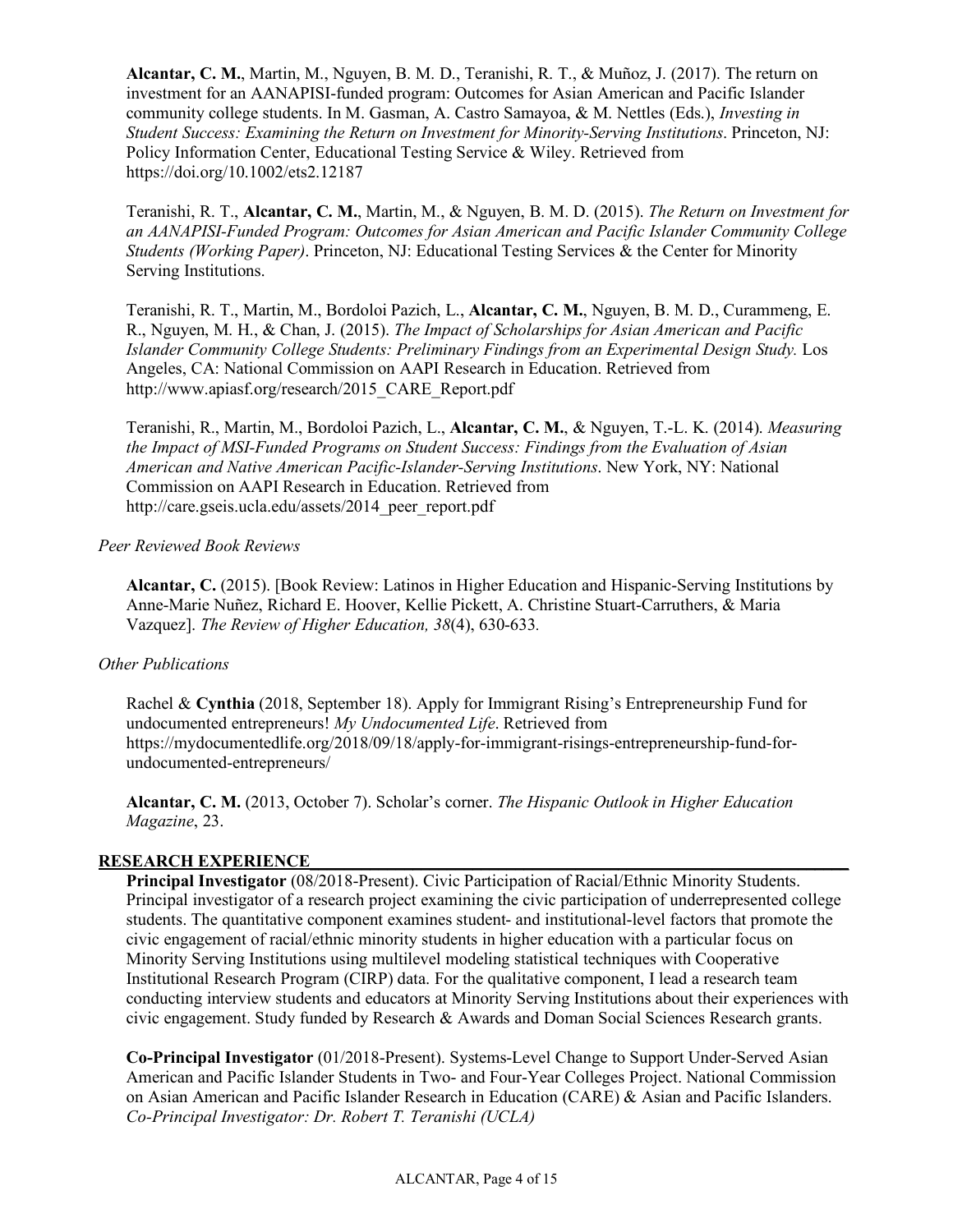Examining the educational and career outcomes of Asian American, Pacific Islander, and Latina/o college students in the State of Nevada. Working with two public four-year colleges to examine the educational and post-graduate outcomes of undergraduate students. One institution examines the persistence and educational outcomes of Asian American and Pacific Islander (AAPI) students who participate in a federally funded Asian American and Native American Pacific Islander Serving Institution (AANAPISI) grant program as compared to AAPI students who did not participate in the program. The second institution, a federally designated and funded Hispanic Serving Institution (HSI), examines the educational pathways and career outcomes of AAPI and Latina/o students in pre-nursing majors. Project funded by ECMC Foundation.

## **Postdoctoral Researcher** (10/2017-06/2019)

#### **Research Associate** (09/2011-09/2017)

National Commission on Asian American and Pacific Islander Research in Education (CARE). The Institute for Immigration, Globalization, & Education. University of California, Los Angeles. *Principal Investigator: Dr. Robert Teranishi (UCLA)*

Identifies and examines key issues affecting Asian American and Pacific Islander (AAPI) students' access and success in higher education. One project, the Partnership for Equity in Education Through Research (PEER) analyzes the impact of three Asian American Native American Pacific Islander Serving Institutions (AANAPISI) on AAPI students and the campus. I lead the work on one of the campuses, including managing a collaborative Action Research project with the campus, developing and fostering relationship with campus faculty, staff, and administrators, and conducting interviews with campus staff, and developing an evaluation of their AANAPISI programs. Additionally, this project examined the impact of scholarship support for AAPI community college students on their academic achievement and persistence rates utilizing a quasi-experimental research approach. PEER study was funded by the Kresge Foundation, Lumina Foundation, USA Funds, and Walmart Foundation.

**Postdoctoral Scholar** (08/2017-07/2018). Institute for Global-Local Action & Study. Pitzer College. *Principal Investigator: Dr. Roberta Espinoza*

Assisted in developing a research agenda (i.e., developing partnership with research sites, submitting IRB) and grant writing focused on college access and diversity initiatives in higher education, especially as related to first**-**generation college students and students of color. Hired and trained undergraduate and graduate student researchers. Support faculty as teaching assistant for preparation courses for the Fulbright Program, Mellon Mays Undergraduate Fellowship program, and the global service learning course through the Global/Local Mentorship Program (GLMP) study tour to Quito, Ecuador.

**Research Associate** (08/2013-8/2017). UndocuScholars Project. The Institute for Immigration, Globalization, and Education.

#### *Principal Investigators: Drs. Carola Suárez-Orozco, Robert Teranishi, & Marcelo Suárez-Orozco (UCLA)*

A national study of the college experience of undocumented students funded by the Ford Foundation. Study utilized a participatory action research approach and collaborated with undocumented and ally students and community-based organizations to examine the educational experiences of undocumented students using survey methodologies. I lead a team of a) graduate and undergraduate students and b) 15 community-based organizations and faculty experts in the research design, instrument development, and data collection.

**Research Associate** (09/2011-9/2013). Immigrant Students in College (RIC) project. Institute for Globalization and Education in Metropolitan Settings (IGEMS). New York University. *Principal Investigators: Drs. Carola Suárez-Orozco, Marcelo Suárez-Orozco and Robert Teranishi (UCLA)*

Research on the educational experience of immigrant students in college. Conducted classroom observations, student surveys, and administrator, faculty and student interviews. I led the research conducted at one of the four campuses (two of which are Minority Serving Institutions- a Hispanic Serving Institution and a Asian American and Native American Pacific Islander Serving Institution), which includes building partnerships with college administrators, developing and coordinating participant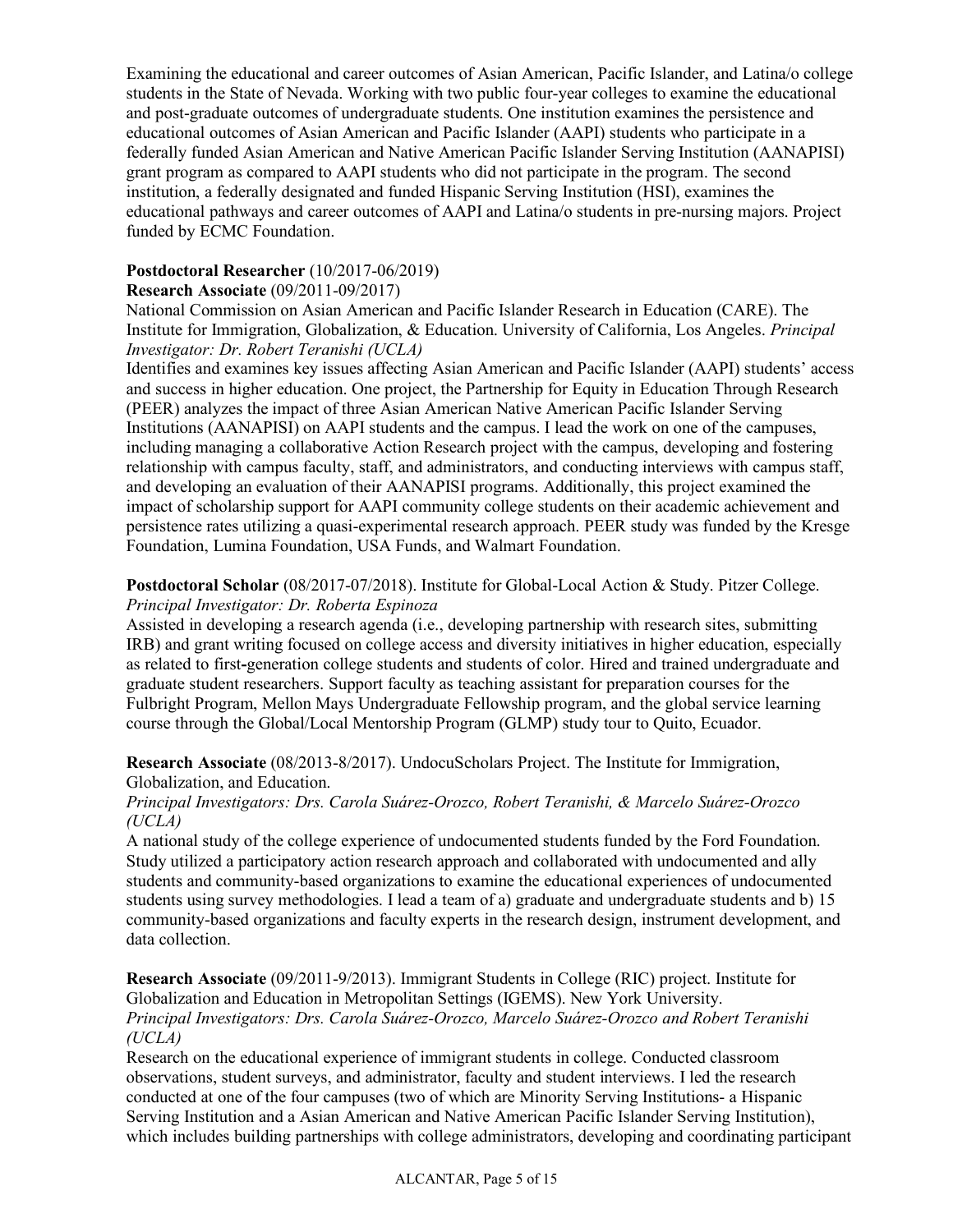recruitment, and data collection. Study was funded by The W.T. Grant Foundation, the Ford Foundation, and the UCLA Graduate Division.

#### **Research Associate** (11/2009-9/2011). College and Graduate School Access for Working Class Students of Color

## *Principal Investigator: Dr. Roberta Espinoza (Pitzer College)*

Research on access to higher education by working class first-generation college-bound and college students. Conducted over 140 in-depth interviews with community college, university, and graduate students, over 200 in-depth interviews with middle and high school counselors and teachers, academic outreach program professionals, professors at private and public, 2-year and 4-year colleges, and 5 surveys with 105 high school students, 1,241 undergraduate students, 80 graduate students, and 33 secondary and higher education academic outreach professionals. Also conducted over 100 participant observation hours at high schools (i.e., high school counseling offices, classrooms), academic outreach programs (i.e., weekend activities, summer programs), and higher education events (i.e., college fairs for high school students, conferences for academic outreach professionals). Coded and analyzed data. Also conducted research on the affects of mentoring on women of color in doctoral programs. Coded transcripts, found emerging themes, and analyzed data.

**Project Manager** (10/2010-9/2011). Indigenous Mexican Youth, Ethnic Identity, College Access and Academic Engagement

*Principal Investigator: Dr. William Perez (Claremont Graduate University)*

Research on the educational experiences of students from Mexican indigenous backgrounds. Coordinated and lead team of 8 Research Assistants. Identified and developed relationships with professionals at research sites including middle and high schools, districts, and non-profit organizations. Coordinated interview and survey collection at various sites in three cities with high school students, families, and educators. Interviewed participants, conducted ethnographic observations, and analyzed data.

#### RESEARCH PRESENTATIONS (Refereed)

Fernandez, E., **Alcantar, C. M.**, & Nava, V. (2019). *From Pre-Nursing to Nursing: Understanding Divergent Paths to Support the College Access & Success of AAPI and Latinx Students Pursuing Nursing Degrees.* Paper presented at the Annual Conference for the Association for the Study of Higher Education, Portland, OR.

Kuo, E., & **Alcantar, C. M.** (2019). *Retention in STEM: Pivotal Moments for Underrepresented College Students in a STEM Program at a Historically White Liberal Arts College*. Paper presented at the Annual Conference for the Association for the Study of Higher Education, Portland, OR.

**Alcantar, C. M.** (2019). *Higher Education Contexts and Practices Promoting the Civic Capacity of Diverse Students*. Paper presented at the American Educational Research Association Conference, Toronto, Canada.

**Alcantar, C. M.** (2019). *The Woke Sleeping Giant: Minority Serving Institutions Fostering the Nation's Democracy*. Paper presented at the American Association of Hispanics in Higher Education Conference, Costa Mesa, CA.

**Alcantar, C. M.**, Freeman, R. E., Kim, V., Hafoka, 'I., Mazumder, T., & Hernandez Rongkilyo, S. (2018). *The Role of Family in the Civic Lives of Undocumented Asian College Students*. Paper presented at the Annual Conference for the Association for the Study of Higher Education, Tampa, FL.

**Alcantar, C. M.** (2019). *Higher Education Contexts and Practices Promoting the Civic Capacity of Diverse Students*. Paper presented at the American Educational Research Association Conference, Toronto, Canada.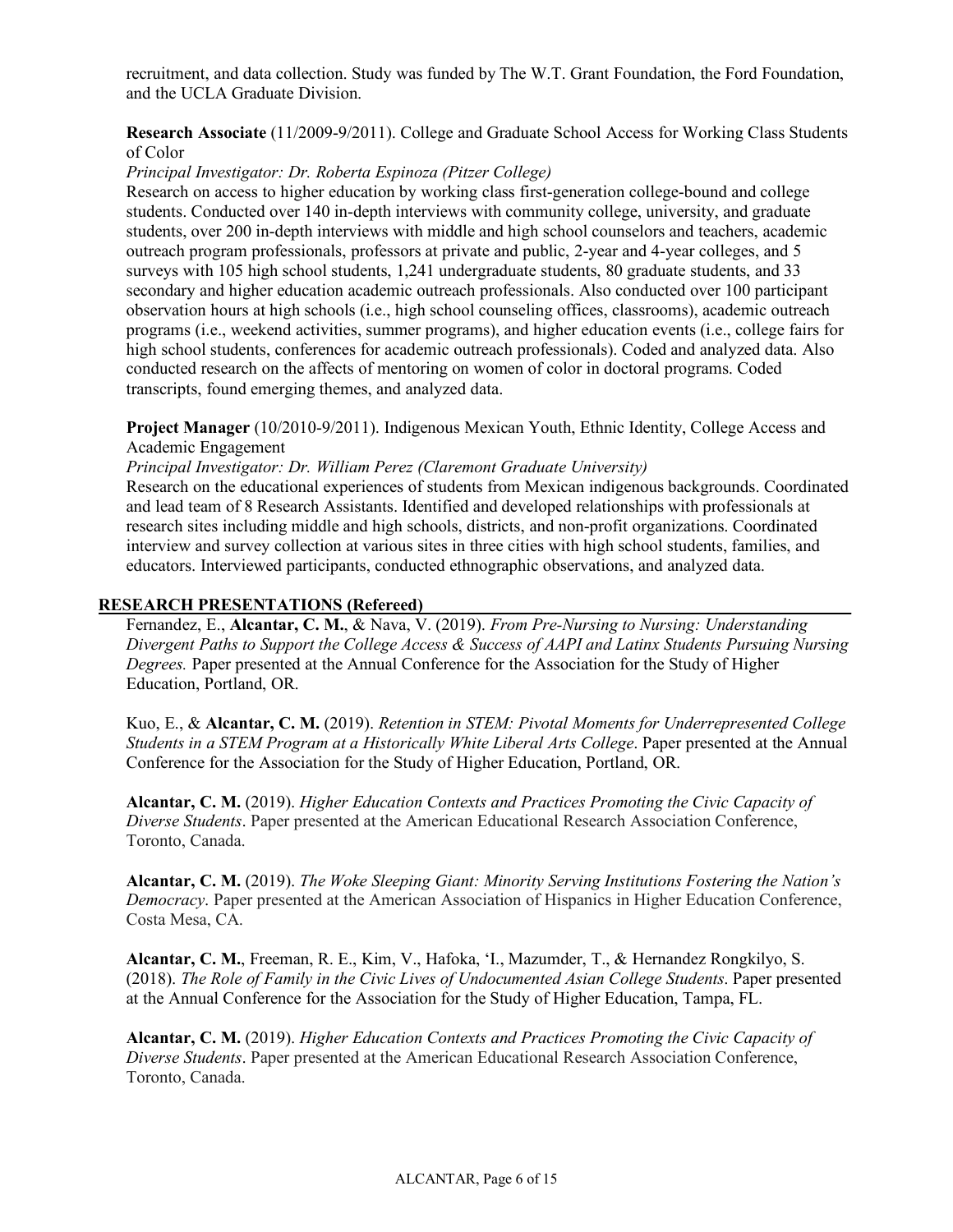**Alcantar, C. M.** (2018). *The Woke Sleeping Giant: Minority Serving Institutions Fostering our Nation's Democracy*. Paper presented at the American Educational Research Association Conference, New York, NY.

**Alcantar, C. M.**, Kim, V., Hafoka, 'I., & Teranishi, R. T. (2017). *Space and Place at Minority Serving Community Colleges: The Geography of Campus Student Support for Asian American and Pacific Islander Students*. Paper presented at the Annual Conference for the Association for the Study of Higher Education, Houston, TX

**Alcantar, C. M.**, Freeman, R., Kim, V., & Hafoka, 'I. (2017). The Role of sociohistorical and political contexts in shaping higher education's "Dreamer" discourse. Paper presented at the Annual Conference for the Association for the Study of Higher Education, Houston, TX.

**Alcantar, C. M.**, Nguyen, B. M. D., Martin, M., Teranishi, R. T., & Muñoz, J. (2017). *Addressing Low Transfer Rates through Culturally Responsive Approaches: A Multi-Case Study of Learning Communities*. Paper presented at the American Educational Research Association Conference, San Antonio, TX.

**Alcantar, C. M.** (2017). *"This motivated me to fight for rights of Asian Americans": Developing the Civic Leadership Capacities of Community College Students*. Paper presented at the American Educational Research Association Conference, San Antonio, TX.

Nguyen, B. M. D., **Alcantar, C. M.**, Martin, M., Teranishi, R. T., & Nguyen, T.-L. K. (2016). *Fostering Transfer Pathways through STEM Success: Examining a STEM Program at a Two-Year Minority Serving Institution*. Paper presented at the Annual Conference for the Association for the Study of Higher Education, Columbus, OH.

Stage, F. K., Galvan, D., & **Alcantar, C. M.** (2016). *Pathways to College for American Indians: Factors Related to Access and Achievement*. Paper presented at the Annual Conference for the Association for the Study of Higher Education, Columbus, OH.

**Alcantar, C. M.** (2016). *Higher Education as a Mechanism to Promote Civic Engagement of Latina/o Students*. Paper presented at the American Educational Research Association Conference, Washington, DC.

**Alcantar, C. M.**, Hernandez, E., Teranishi, R. T., & Peumsang, P. (2016). *Factors That Affect College Access and Enrollment of Undocumented College Students*. Paper presented at the American Educational Research Association Conference, Washington, DC.

Nguyen, B. M. D., **Alcantar, C. M.**, Martin, M., Muñoz, J., Teranishi, R. T., & Bordoloi Pazich, L. (2016). *The Impact of Learning Communities on the Transition from Remedial to College-Level Math: Outcomes from a Two-Year Asian American Native American Pacific Islander-Serving Institution (AANAPISI)*. Paper presented at the American Educational Research Association Conference, Washington, DC.

Katsiaficas, D., Hernandez, E., **Alcantar, C. M.**, Samayoa, E., Gutierrez, M. N., & Rodriguez, O. G. (2016). *Collective Contribution in the Lives of Undocumented College Students*. Poster presented at the Society for Research on Adolescence Biennial Conference, Baltimore, MD.

**Alcantar, C. M.** (2015). *Latino College Students and Civic Engagement*. Paper presented at the Annual Conference for the Association for the Study of Higher Education, Denver, CO.

**Alcantar, C. M.**, Teranishi, R. T., Martin, M., Bordoloi Pazich, L., & Nguyen, B. M. D. (2015). *The Impact of Grant Aid on Underrepresented Asian American and Pacific Islander Community College*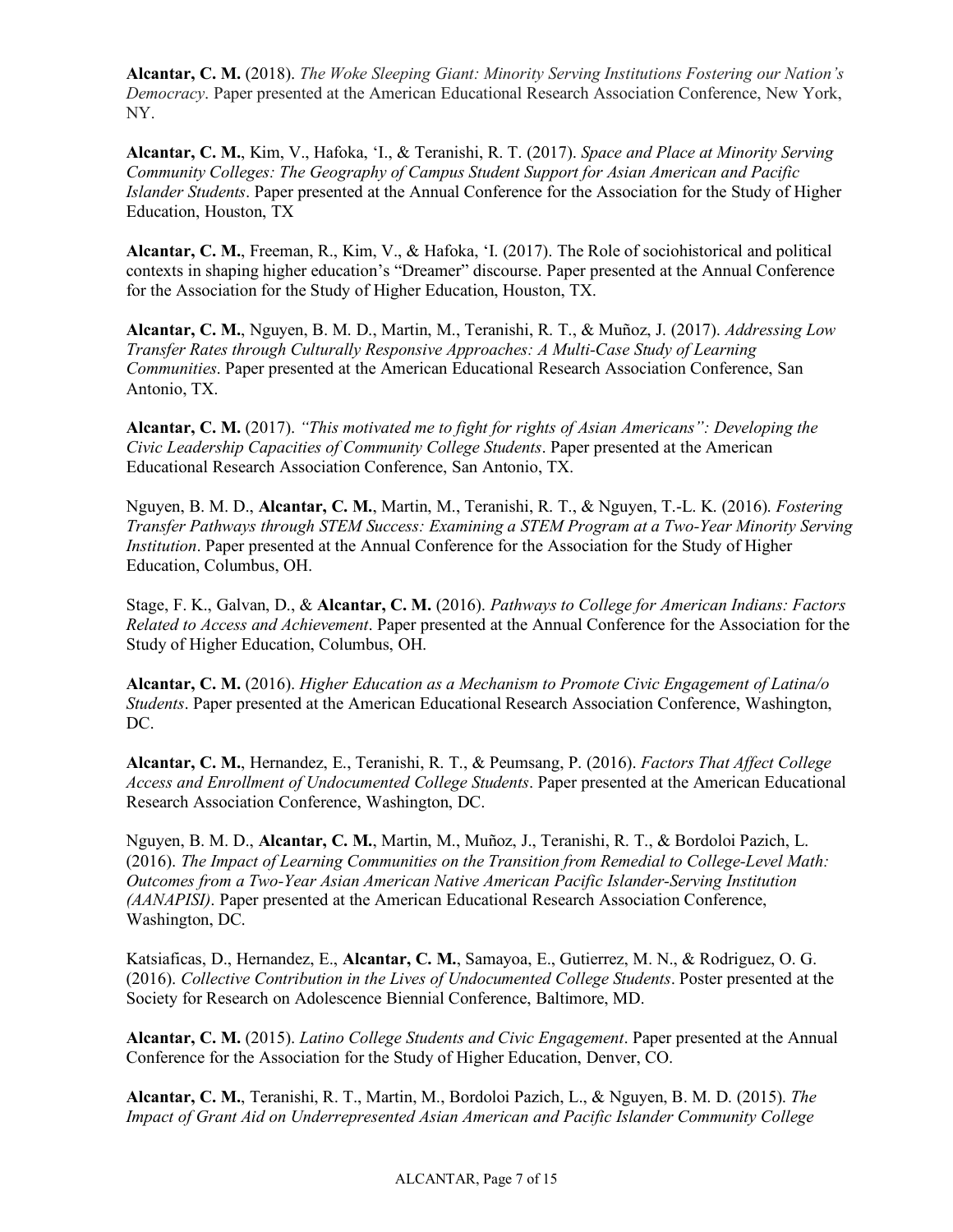*Students: Results of a Randomized Controlled Trial*. Paper presented at the Annual Conference for the Association for the Study of Higher Education, Denver, CO.

**Alcantar, C. M.**, Teranishi, R. T., & Hernandez, E. (2015). *Methodological Considerations to Influence Policies Affecting Undocumented College Students*. Paper presented at the Annual Conference for the Association for the Study of Higher Education, Denver, CO.

Katsiaficas, D., **Alcantar, C. M.**, Hernandez, E., Gutierrez, M. N., Samayoa, E., Rodriguez Texis, O., & Williams, Z. (2015). *Understanding the Role of Family and Community Contribution in the Lives of Undocumented Emerging Adults*. Paper presented at the Society for the Study of Emerging Adulthood Biennial Conference, Miami, FL.

**Alcantar, C. M.**, & Hernandez, E. H. (2015). *A Cross-Collaborative Approach to Action Research: A National Study of Undocumented College Students*. Paper presented at the American Educational Research Association Conference, Chicago, IL.

**Alcantar, C. M.**, & Nguyen, B. M. D. (2015). *The Impact of Social and Academic Engagement on the Academic Success of Immigrant Community College Students*. Paper presented at the American Educational Research Association Conference, Chicago, IL.

**Alcantar, C. M.**, Hernandez, E., & Teranishi, R. T., & Katsiaficas, D. (2015). *UndocuScholars: A National Study of Undocumented College Students*. Paper presented at the American Educational Research Association Conference, Chicago, IL.

**Alcantar, C. M.**, Nguyen, B. M. D., & Teranishi, R. (2015). *The Impact of Learning Communities on the Academic Success of Underrepresented Students in Community Colleges*. Scholarly paper presented at the National Association of Student Personnel Administrators (NASPA) Conference, New Orleans, LA.

Maramba, D., **Alcantar, C. M.**, & Nguyen, B. M. D. (2015). *Asian American and Native American Pacific Islander Serving Institutions (AANAPISIs): Successful Settings for Addressing Underserved Asian American and Pacific Islander Students*. Scholarly paper presented at the National Association of Student Personnel Administrators (NASPA) Conference, New Orleans, LA.

**Alcantar, C. M.**, & Teranishi, R. T. (2015). *Community-Based Participatory Action Approach for the Study of Undocumented College Students*. Research presented at the American College Personnel Association (ACPA) Conference, Tampa, FL.

Peumsang, P., Mazumder, T., & **Alcantar. C. M.** (2014). *Engaging the Community with the Community: Participatory Action Research Approach for the Study of UndocuScholars*. Poster presented at First Annual Research and Inquiry Conference, University of California, Los Angeles.

**Alcantar, C. M.**, Peumsang, P., & Mazumder, T. (2014). *Engaging in Participatory Action Research Strategies with Undocumented Students: Community Involvement*. Research presented at the InterActions Immigration and Documentation Symposium, University of California, Los Angeles.

**Alcantar, C. M.** (2014). *The Study of UndocuScholars and its Relevance to Asian American and Pacific Islanders in Higher Education*. Research presented at Asian Pacific Americans in Higher Education (APAHE), San Francisco, CA.

Bordoloi-Pazich, L., **Alcantar, C. M.**, Martin, M., & Teranishi, R. T. (2014). *The Impact of Grant Aid on Low-Income Asian American Pacific Islander Community College Students: Preliminary Findings from an Experimental Design Study*. Paper presented at the American Educational Research Association Conference, Philadelphia, PA.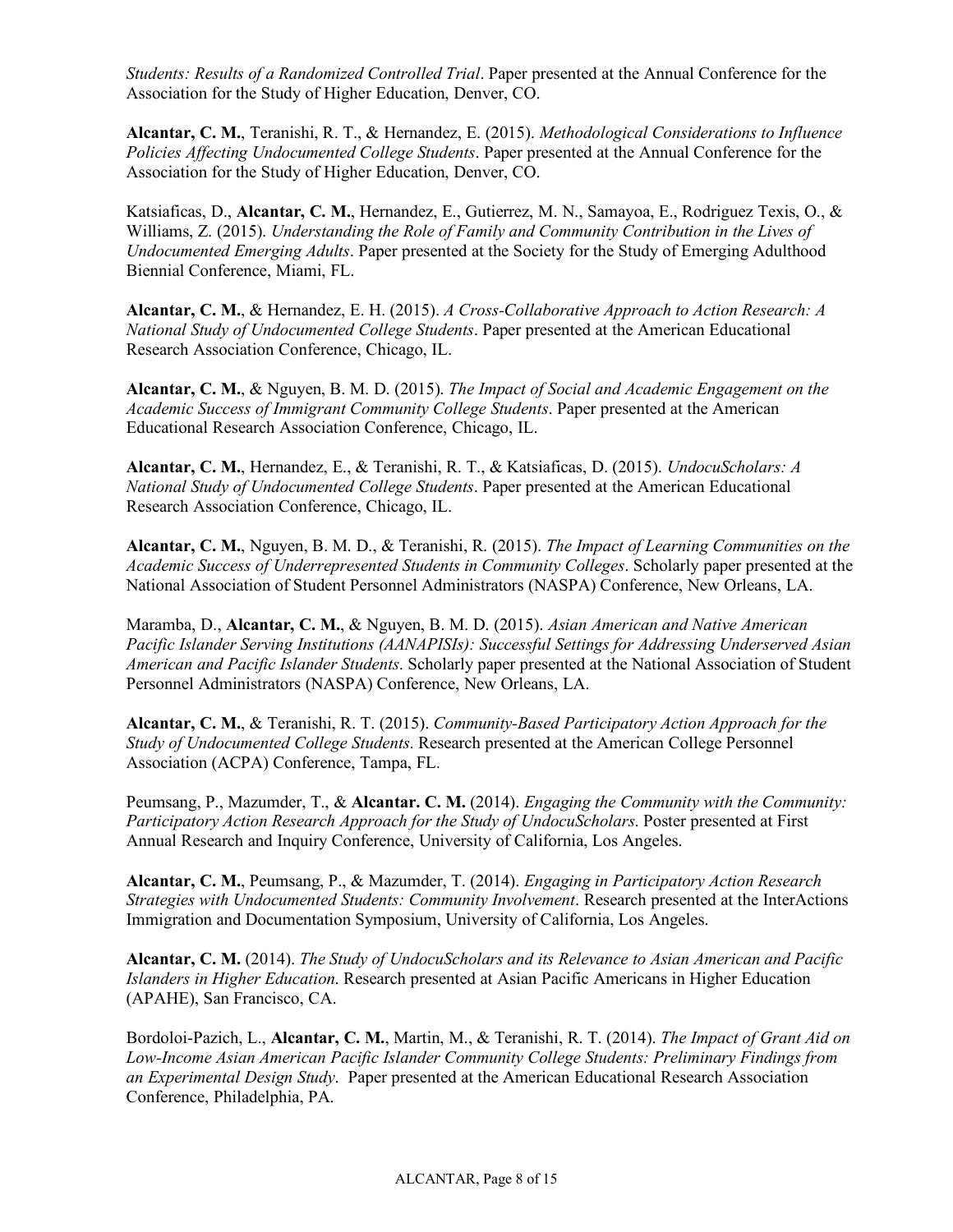Stage, F. K., **Alcantar, C. M.**, & Galvez, D. (2013). *Pathways to College for American Indians*. Paper presented at the 38<sup>th</sup> Annual Conference for the Association for the Study of Higher Education, St. Louis, MO.

Bordoloi-Pazich, L., Teranishi, R., **Alcantar, C. M.**, & Nguyen, T. (2013). *Partnership for Equity in Education through Research (PEER): Action Research to Support Capacity-Building Efforts of Minority-Serving Institutions*. Paper presented at the 38th Annual Conference for the Association for the Study of Higher Education, St. Louis, MO.

Teranishi, R., Bordoloi-Pazich, L., & **Alcantar, C. M.** (2013). *College Access and Participation Among Immigrant Students*. Paper presented at the American Educational Research Association Conference, San Francisco, CA.

Perez, W., Vasquez, R., **Alcantar, C. M.**, & Arce, M. (2013). *Indigenous Mexican Youth, Ethnic Identity, and Academic Engagement*. Paper presented at the American Educational Research Association Conference, San Francisco, CA.

Bordoloi-Pazich, L., Teranishi, R., **Alcantar, C. M.**, & Nguyen, T. (2012). *Examining the impact of federal designation as a Minority Serving Institution: Comparing institutional culture and professional practice at a newly designated and veteran AANAPISI*. Paper presented at the 37<sup>th</sup> Annual Conference for the Association for the Study of Higher Education, Las Vegas, NV.

Bordoloi-Pazich, L., Song, S., & **Alcantar, C. M.** (2012). *Using large datasets to examine equity for students of color: The case of transfer and financial aid.* Research presented in "Getting critical: Access and success for the underrepresented on college campuses" symposium at the  $37<sup>th</sup>$  Annual Conference for the Association for the Study of Higher Education, Las Vegas, NV.

Vasquez, R., Perez, W., Lopez, J., **Alcantar, C. M.**, & Silva, M. (2011). *Zapotec youth and achievement in Los Angeles high school.* 2011 Conference on Ethnicity, Race, & Indigenous Peoples in Latin America & the Caribbean, at the University of California, San Diego, San Diego, CA

Espinoza, R., **Alcantar, C. M.**, & De La Cruz, M. (2011). *Disrupting the sorting process of schools: How educators alter the college pathways of working-class minority students.* Paper presented at the annual Pacific Sociological Association Conference, Seattle, WA.

**Alcantar, C. M.**, & Espinoza, R. (2011). *The role of academic outreach programs in the educational advancement of working-class minority students.* Paper presented at the annual Pacific Sociological Association Conference, Seattle, WA.

Perez, W., Vasquez, R., & **Alcantar, C. M.** (2010). *Negotiating identities: Indigenous Mexican youth and achievement*. Paper presented at the California Educational Research Association Conference, San Diego, CA.

#### **INVITED PRESENTATIONS\_\_\_\_\_\_\_\_\_\_\_\_\_\_\_\_\_\_\_\_\_\_\_\_\_\_\_\_\_\_\_\_\_\_\_\_\_\_\_\_\_\_\_\_\_\_\_\_\_\_\_\_\_\_\_\_\_\_\_\_\_\_**

Teranishi, R. T., & **Alcantar, C. M.** (2019). *System-Level Change to Support Underserved Asian American and Pacific Islander Students*. Research presented at the 10<sup>th</sup> Annual Asian & Pacific Islander American Scholars Higher Education Summit, Washington, D.C.

**Alcantar, C. M.**, Freeman, R. E., Kim, V., Hafoka, 'I., Mazumder, T., & Hernandez Rongkilyo, S. (2018). *The Role of Family in the Civic Lives of Undocumented Asian College Students*. Paper presented at Liminally Legal Asians: Consciousness Raising, Political Activism and (Re)Articulations of Belonging in the United States at Brown University, Providence, R.I.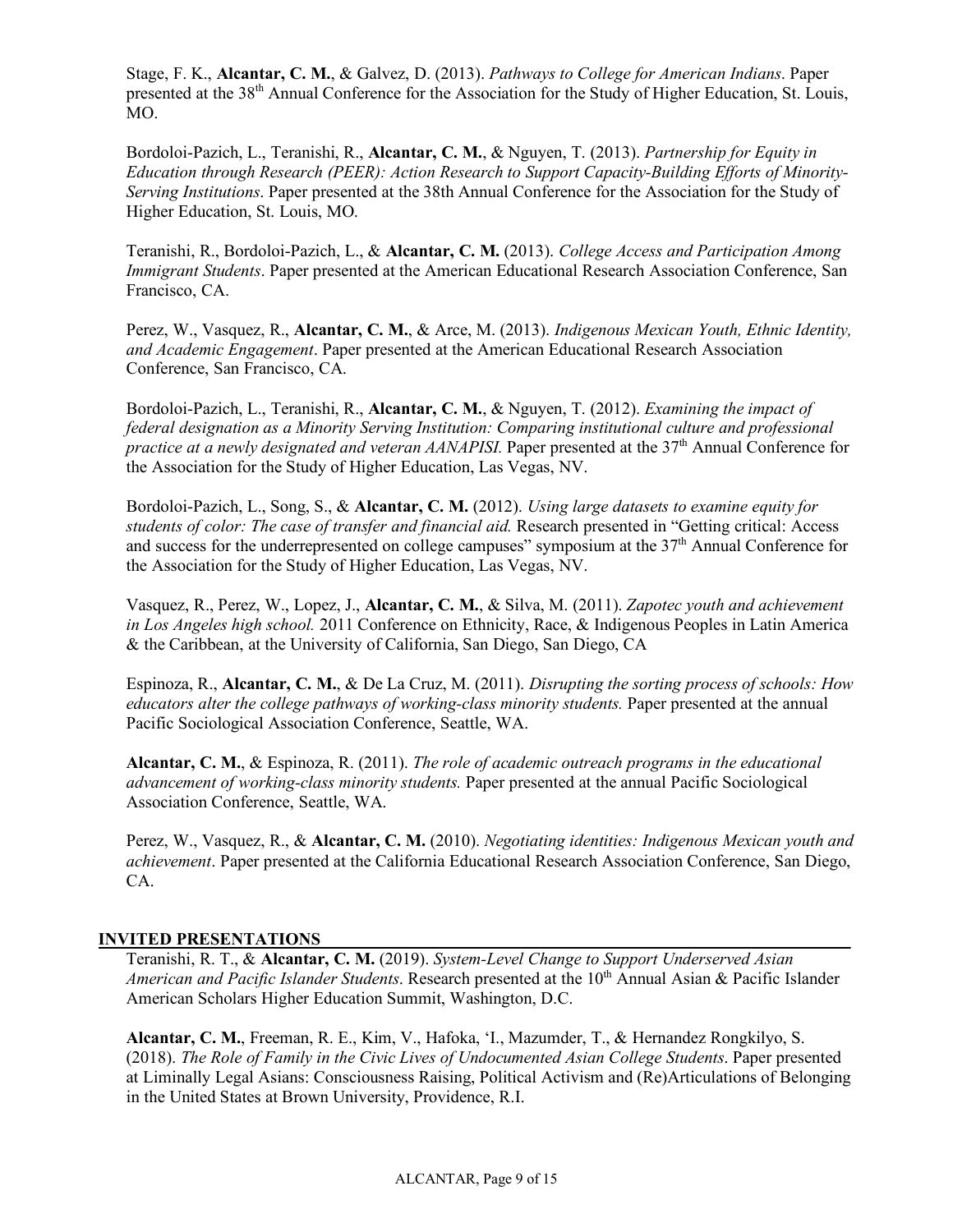**Alcantar, C. M.** (2018). *Culturally Responsive Practices at Minority Serving Institutions: Ensuring Success for Asian American & Pacific Islander Students in Developmental Education*. Research presented at the UCLA Community College Studies Conference by the Community College to Ph.D. Association at the University of California, Los Angeles.

**Alcantar, C. M.**, Hernandez, E., Teranishi, R. T., & Suárez-Orozco, C. (2016). *A National Study of Undocumented College Students: The Importance of Raising Awareness of Institutional, State, and Federal Policies. Incorporating Undocumented Students and Youth: A UC-Wide Workshop of Research and Policy Recommendations at the University of California, Irvine.* 

**Alcantar, C. M.** (Spring, 2015). Guest speaker, Cal State LA Ed.D. Research Symposium, California State University, Los Angeles

Teranishi, R., Martin, M., **Alcantar, C. M.**, & Hernandez, E. (2014). *The UndocuScholars Research Project: Implications for Scholarship Providers*. National Scholarship Providers Association (NSPA), Pittsburgh, PA.

**Alcantar, C. M.**, & Espinoza, R. (2012). *Role of outreach programs in the advancement of students.* Research presented at the 2012 National Conference on Race and Ethnicity in American Higher Education, New York, NY.

| <b>COURSES TAUGHT</b>      |                                                            |                   |
|----------------------------|------------------------------------------------------------|-------------------|
| <b>Assistant Professor</b> | University of Nevada, Reno                                 | Fall 2019-Present |
|                            | Courses                                                    |                   |
|                            | EL759: Student Retention & Success Strategies              |                   |
|                            | EL791: Special Topics-Innovations in Higher Education:     |                   |
|                            | Minority-Serving Institutions                              |                   |
|                            | EL 767: Issues and Trends in College Student Development   |                   |
| <b>Visiting Professor</b>  | Pitzer College                                             | Spring $2016$ -   |
|                            | Courses                                                    | Spring 2019       |
|                            | SOC35: Race and Ethnic Relations                           |                   |
|                            | SOC83: Sociology of Education                              |                   |
|                            | SOC102: Qualitative Research Methods                       |                   |
|                            | SOC86: Social Inequality                                   |                   |
|                            | SOC01: Sociology and Its View of the World                 |                   |
| Lecturer                   | University of California, Los Angeles                      | Summer 2014       |
|                            | <b>UndocuScholars Summer Research Institute</b>            |                   |
|                            | Course                                                     |                   |
|                            | Research Methods & Writing                                 |                   |
| <b>Teaching Assistant</b>  | University of California, Los Angeles                      | Spring 2015       |
|                            | Courses                                                    |                   |
|                            | EDUC 253G: Asian Americans and Pacific Islanders and       |                   |
|                            | Education (to Dr. Robert Teranishi)                        |                   |
| <b>Teaching Assistant</b>  | New York University                                        | Spring 2013,      |
|                            | Courses                                                    | Summer 2012       |
|                            | HPSE-GE 2088: Research Approaches and Techniques in        |                   |
|                            | Postsecondary Education (to Dr. Robert Teranishi)          |                   |
|                            | HSPE-GE 2161: Diversity in Higher Education (to Dr. Robert |                   |
|                            | Teranishi)                                                 |                   |
| <b>Adjunct Faculty</b>     | <b>Claremont Graduate University</b>                       | Summer 2010-      |
|                            | McNair Scholars Program                                    | 2012              |
|                            | Course                                                     |                   |
|                            | MCNR 325: The Graduate Experience                          |                   |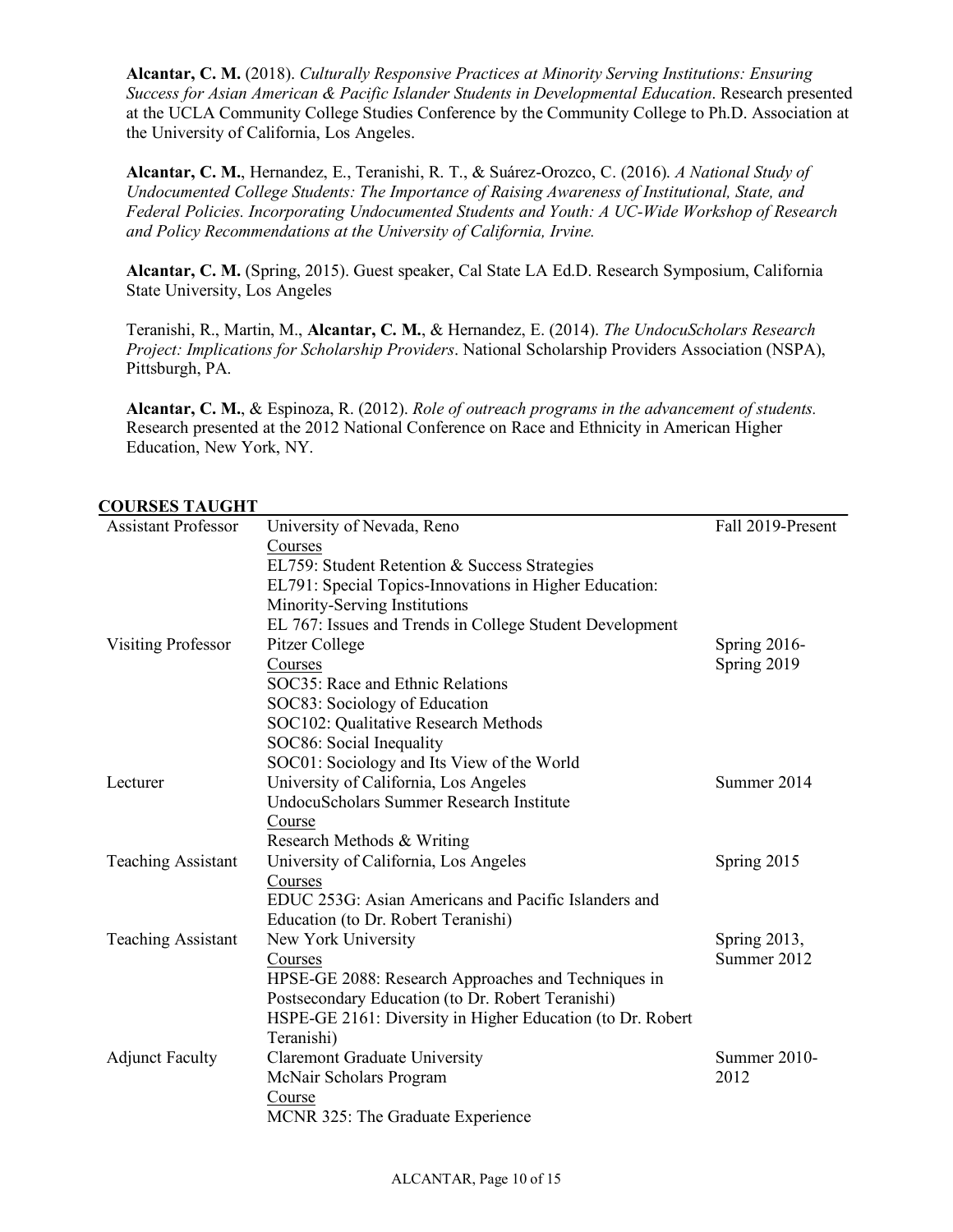Lecturer Mount St. Mary's College Courses Race, Class, and Gender in Education Seminar Introduction to College Studies Careers in Health & Science

Summer 2009- 2010

# PROFESSIONAL NON-ACADEMIC APPOINTMENTS

#### **McNair Scholars Program. Claremont Graduate University, Claremont, CA**

*Graduate Advisor & Adjunct Faculty (2/2008-8/2012).*

## *Graduate Assistant (2007-2008).*

Provided personal and graduate school advising to 15-17 low-income, first-generation upper division college students per year in their pursuit of a doctorate. Organized the first annual undergraduate research symposium which brought together McNair Scholars from across the country to present their research. This also included their families, discussants many of which were McNair alum who are now professors, current graduate students, and graduate admissions representatives from various universities. From 2008-2012 I also taught the Graduate School Preparation course.

## **Upward Bound, Norco College, Riverside Community College District, Norco, CA**

# *Interim TRIO Director of CNUSD & AUSD Grants (2/2011-4/2011).*

Managed two federally funded grants. Provided college preparation services such as personal, academic, and college counseling, and academic instruction to 113 low-income, first-generation college-bound students and their families from three high schools in Southern California (Norte Vista High School, Corona High School, and Centennial High School). Managed a staff of 19 that consisted of high school teachers, counselors, tutors, and administrative staff. Some of the college preparation services included college field trips in- and out-of-state, bilingual parent workshops, SAT prep, one-on-one college admission counseling, e.g. I was offered the permanent TRIO Director position, but declined because I accepted the graduate admissions offer at New York University.

# *Interim Coordinator of CNUSD Grant (6/2010-2/2011).*

Managed federally funded grant. Provided college preparation services such as personal, academic, and college counseling, and academic instruction to 63 low-income, first-generation college-bound students and their families from two high schools (Corona High School, Centennial High School). Managed a staff of 8 that consisted of high school teachers, counselors, tutors, and administrative staff. Some of the college preparation services included college field trips in- and out-of-state, bilingual parent workshops, SAT prep, one-on-one college admission counseling, e.g. Also developed evaluation of program services. Developed surveys, conducted research on best practices, analyzed data, and presented data to director.

#### *Assistant Coordinator, Upward Bound AUSD (2008-2009).*

Provide academic and personal counseling to 75 low-income, first-generation college-bound students from Norte Vista High School in the Upward Bound program; advised them about the college admission process, preparation, and success. Facilitated group counseling sessions to address issues or concerns about becoming first-generation minority college students from low socioeconomic communities. Met with student's parents, counselors, and teachers to collaborate in assisting students. Developed partnerships with high school administrators, teachers, counselors, and staff.

#### *Office Assistant IV, Upward Bound (2007-2008).*

Provided academic counseling to high school students from four schools (Norte Vista High School, Centennial High School, Corona High School, and Santiago High School); advised them about the college admission process, preparation, and success. Facilitated group counseling sessions to address issues or concerns about becoming first-generation minority college students from low-socioeconomic communities.

# **Coordinator & Evaluator, Title V STEM Program (5/2009-11/2010). Mount St. Mary's College, Los Angeles, CA**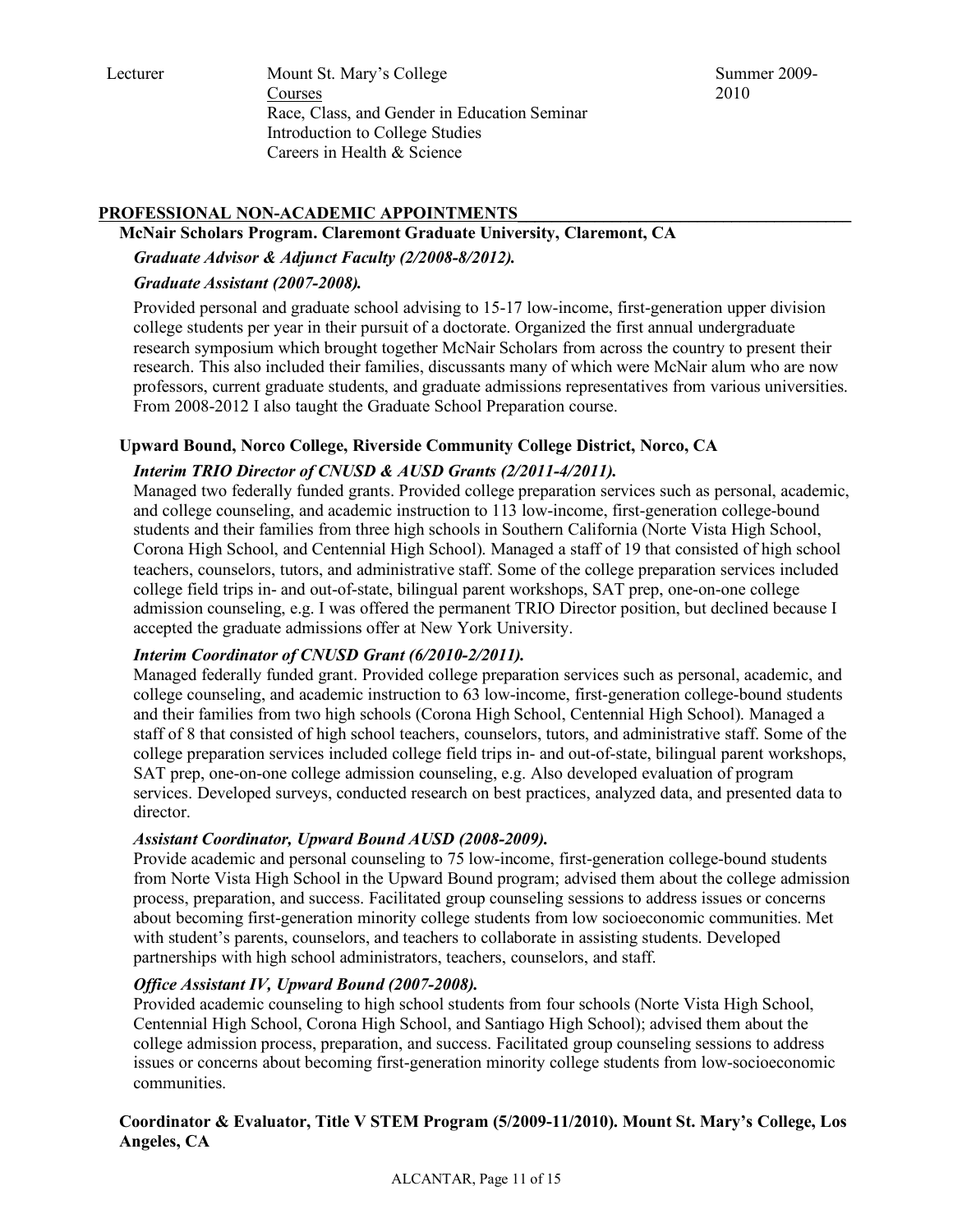Developed professional development series for first-year college students in STEM majors, such as professional development workshops (e.g. Professional Etiquette, Business Attire, Interview Skills), implemented internship opportunities (e.g. arranged hands-on internships at Arrowhead Regional Medical Center for students), shadowing professionals in STEM careers (e.g. Shadowed doctors from various specialties, dentists), and invited guest speakers from various STEM fields. Supervised and trained six program Mentors and office assistant. Co-Taught one undergraduate level summer course for 24 program participants. Taught First-Year Experience course for undergraduate students in STEM majors. Evaluate services rendered to students in the Title V STEM Program that serves first-generation college students in the bio-health major. Also evaluate the articulation/transfer models of the university. Develop surveys, conduct focus group interviews, research on best practices, analyze data, and present data to directors to identify areas of strength, improvement, and best practices.

#### **American Reads Tutor (2003-2007). John Adams Elementary, Riverside, CA**

Taught English and Math to high risk students in  $K-6<sup>th</sup>$  grade; primarily students who were English language learners.

#### **Program Leader (2007). Think Together, Riverside, CA**

Substitute teacher for after school program serving elementary and middle school students in Riverside County.

#### **CONSULTING & EVALUATION EXPERIENCE\_\_\_\_\_\_\_\_\_\_\_\_\_\_\_\_\_\_\_\_\_\_\_\_\_\_\_\_\_\_\_\_\_\_\_\_\_\_\_\_\_\_\_\_\_**

## **Global Partnerships & Strategic Initiatives Consultant, Office of Vice Provost for Global-Local Initiatives, Loyola Marymount University. 2019-2020.**

Coordinated development of strategic partnerships between the Office of Vice Provost for Global-Local Initiatives and Jesuit institutions in Mexico City, Puebla, and Guadalajara.

#### **Principal Investigator, MECHANISM Program, Pitzer College-Keck University. 2018-2019. National Science Foundation Grant.**

Lead a team of three graduate student researchers in the evaluation of MECHANISM Program, a National Science Foundation (NSF) funded program aimed at supporting underrepresented undergraduate students in science and mathematics majors.

#### **Professional Development Consultant, Whittier Union High School District. Spring 2016. "Reaching the Margins: Supporting Undocumented Students through the College-Choice Process." Santa Fe, CA.**

Trained over twenty administrators, teachers, counselors, parents, and high school students on fostering a supportive environment for immigrant populations, especially for undocumented students and their parents in their pursuit of college. The first half of the day was dedicated to raising awareness and understanding the strengths and challenges undocumented students and families face in their pursuit of college. The second half was dedicated to strategic planning for each of the seven schools in their district, including developing short- and long-term action plans to provide support, develop partnerships with local community-based organizations, colleges, and government agencies.

#### **Evaluator, Asian American Native American Pacific Islander Serving Institution (AANAPISI) Grant. Fall 2012. De Anza Community College, Cupertino, CA**

Evaluated Title III AANAPISI grant services and programs for their annual performance review for the U.S. Department of Education.

#### **Evaluator, Steinhardt School of Culture, Education, and Human Development. Spring 2012. New York University, New York, NY**

Conducted various focus group interviews with undergraduate and graduate students in different Steinhardt academic departments to evaluate the course evaluations conducted by the institution. Developed a report that was presented to the Dean at Steinhardt.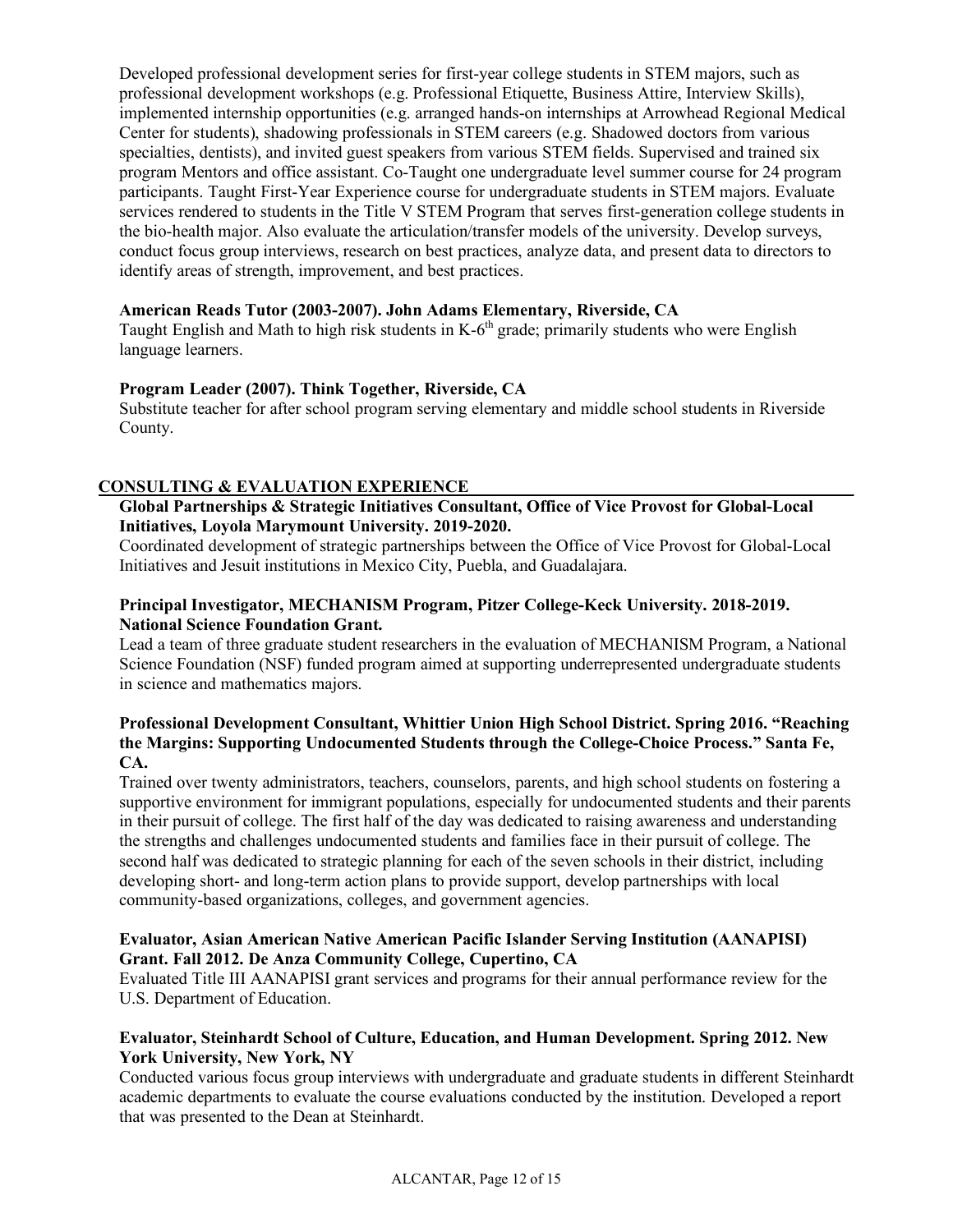# **Research Associate, Families in Schools. May 2010. Los Angeles, CA**

Assisted Principal Evaluator, Dr. William Perez in the evaluation of the program by conducting interviews in Spanish with the families in the program.

# **HONORS AND AWARDS\_\_\_\_\_\_\_\_\_\_\_\_\_\_\_\_\_\_\_\_\_\_\_\_\_\_\_\_\_\_\_\_\_\_\_\_\_\_\_\_\_\_\_\_\_\_\_\_\_\_\_\_\_\_\_\_\_\_\_\_\_\_\_\_\_**

| Sp 2019       | 1 <sup>st</sup> Place Winner of the 2019 American Association of Hispanics in Higher  |
|---------------|---------------------------------------------------------------------------------------|
|               | Education & Educational Testing Service Outstanding Dissertation Competition          |
| F 2018        | Awardee, "Grapples and Oranges Featured Teacher" Award, Writing Center,               |
|               | Pitzer College                                                                        |
| Sp 2017       | Selected Participant, Building Future Faculty Program, North Carolina State           |
|               | University                                                                            |
| F 2011-16     | Protégé, Mentor-Protégé Program, Council for Ethnic Participation, Association        |
|               | for the Study of Higher Education                                                     |
| Su 2015       | Scholarship for Education Research, Inter-University Consortium for Political         |
|               | and Social Research (ICPSR) Summer Program, University of Michigan                    |
| Sp 2015       | <i>Nominee</i> , Diversity, Equity and Inclusion Award, University of California, Los |
|               | Angeles                                                                               |
| Sp 2015, 2013 | Emerging Scholar, Division J: Emerging Scholars Workshop, American                    |
|               | <b>Educational Research Association</b>                                               |
| F 2013        | Graduate Student Policy Seminar, Association for the Study of Higher Education        |
| 2012-13       | Graduate Fellow, Ford American Association of Hispanics in Higher Education,          |
|               | Inc. (AAHHE) Graduate Student Fellows Program                                         |
| Sp 2009       | Leadership Fellow, Train the Trainer Leadership Institute, Millennium                 |
|               | <b>Momentum Foundation</b>                                                            |
| Sp 2009       | Recognition of Service Award, Upward Bound, Norco Community College                   |
| Sp2009        | Recognition of Service Award, McNair Scholars Program, Claremont Graduate             |
|               | University                                                                            |
|               |                                                                                       |

#### **GRANTS & FELLOWSHIPS\_\_\_\_\_\_\_\_\_\_\_\_\_\_\_\_\_\_\_\_\_\_\_\_\_\_\_\_\_\_\_\_\_\_\_\_\_\_\_\_\_\_\_\_\_\_\_\_\_\_\_\_\_\_\_\_\_\_\_\_\_\_**

| 2018-2019        | Postdoctoral Fellowship-Mentorship Grant                                  | \$100.00    |
|------------------|---------------------------------------------------------------------------|-------------|
| Spring 2019      | Dean of Faculty Grant for Course Field Trip                               | \$500.00    |
| Spring 2019      | Teaching and Learning Committee Award, Pitzer College                     | \$500.00    |
| Spring 2019      | 2019 AAHHE/ETS Outstanding Dissertation Competition 1 <sup>st</sup> Place | \$3,000.00  |
|                  | Award                                                                     |             |
| Fall 2018        | <b>IGLAS Faculty Local Community Initiatives</b>                          | \$500.00    |
| <b>Fall 2018</b> | Teaching and Learning Committee Award, Pitzer College                     | \$800.00    |
| 2018-2019        | Research & Awards, Pitzer College                                         | \$3,000.00  |
| 2018-2019        | Postdoctoral Fellowship, Gettysburg Consortium for Faculty                | \$50,000.00 |
|                  | Diversity                                                                 |             |
| Summer 2018      | Doman Social Sciences Research Fund, Pitzer College                       | \$800.00    |
| 2017-2018        | Research & Awards, Pitzer College                                         | \$3,000.00  |
| Spring 2017      | Teaching and Learning Committee Award, Pitzer College                     | \$500.00    |
| Fall 2016        | Teaching and Learning Committee Award, Pitzer College                     | \$550.00    |
| Spring 2016      | Teaching and Learning Committee Award, Pitzer College                     | \$600.00    |
| Spring 2016      | Travel Grant, Office of the Chair in the Department of Education,         | \$350.00    |
|                  | University of California, Los Angeles                                     |             |
| 2015-2016        | <b>UCLA Graduate Research Assistantship</b>                               | \$15,440.48 |
| Summer 2015      | Scholarship for Education Research, Inter-University Consortium           | \$2,500.00  |
|                  | for Political and Social Research (ICPSR) Summer Program,                 |             |
|                  | University of Michigan                                                    |             |
| Spring 2015      | Travel Grant, Office of the Chair in the Department of Education,         | \$350.00    |
|                  | University of California, Los Angeles                                     |             |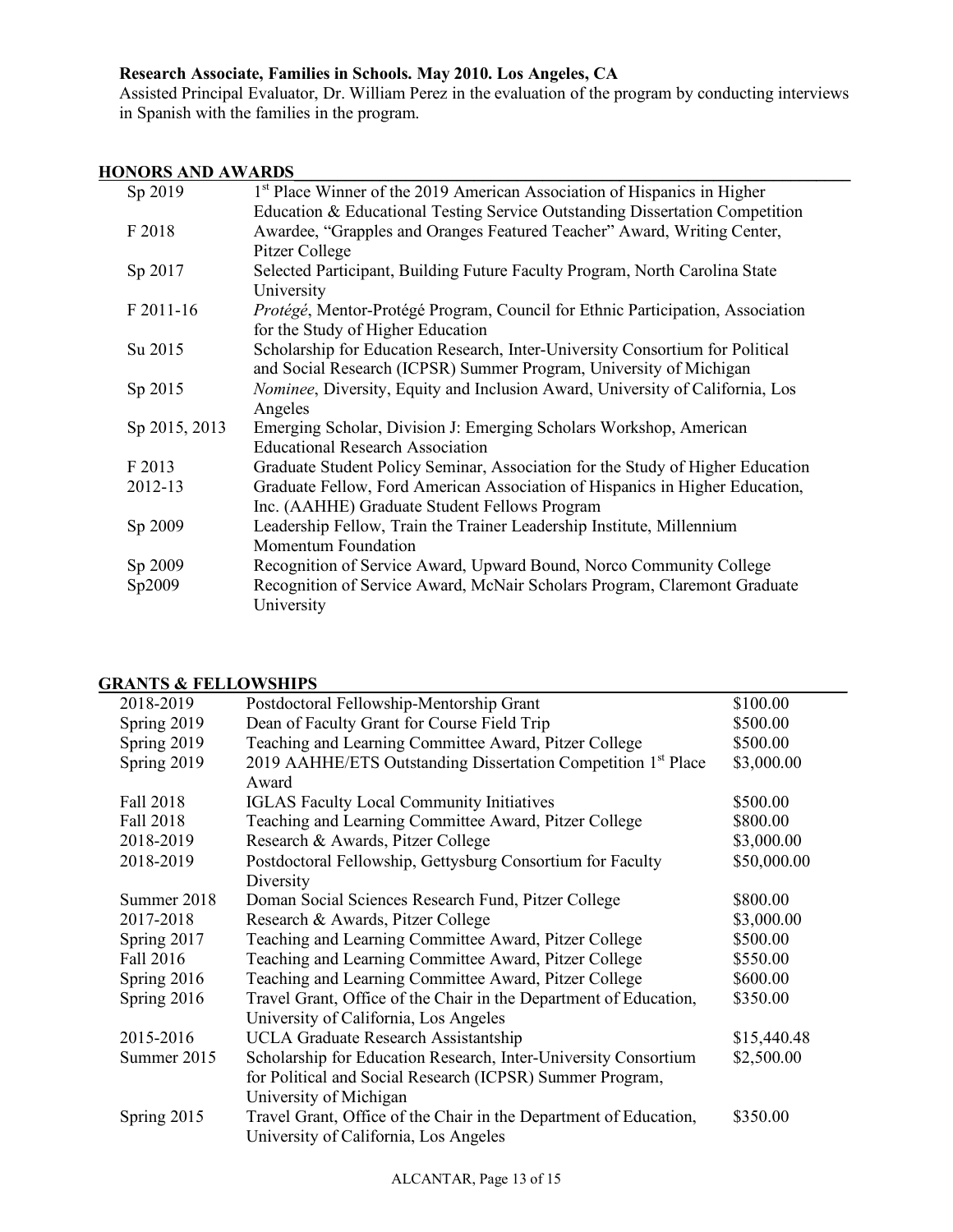| 2014-2015   | University Fellowship, University of California, Los Angeles      | \$3,467.00  |
|-------------|-------------------------------------------------------------------|-------------|
| Fall 2014   | University Grant, University of California, Los Angeles           | \$1,887.50  |
| Summer 2014 | Graduate Summer Research Mentorship (GSRM) Award,                 | \$6,500.00  |
|             | University of California, Los Angeles                             |             |
| Spring 2014 | Travel Grant, Office of the Chair in the Department of Education, | \$350.00    |
|             | University of California, Los Angeles                             |             |
| 2011-2012   | Competitive Professional Development Reimbursement Fund,          | \$250.00    |
|             | Graduate Student Organization, New York University                |             |
| 2008-2009   | Ronald E. McNair Scholars Fellowship, Claremont Graduate          | \$25,000.00 |
|             | University                                                        |             |
| Spring 2007 | Inland Empire Hispanic Scholarship Fund                           | \$1,100.00  |
| 2006-2007   | Title III English Language Acquisition: National Professional     | \$250.00    |
|             | Development Project Grant, University of California, Riverside    |             |

#### **SCHOLARSHIP & NATIONAL ASSOCIATION SERVICE\_\_\_\_\_\_\_\_\_\_\_\_\_\_\_\_\_\_\_\_\_\_\_\_\_\_\_\_\_\_\_\_\_\_\_\_**

#### *Peer Reviewed Journals*

| 2016-2018 | Reviewer, American Educational Research Journal     |
|-----------|-----------------------------------------------------|
| 2018      | Reviewer, Review of Higher Education                |
| 2018      | Reviewer, Association of Mexican American Educators |
| 2018      | Reviewer, Education Policy Analysis Archives        |
| 2016      | Reviewer, Educational Researcher                    |

#### *National Associations*

#### **American Educational Research Association (AERA)**

- 2012-2019 Proposal Reviewer
- 2013-2014 Session Chair

#### **American Association of Hispanics in Higher Education, Inc. (AAHHE)**

- 2019 Invited Panelist, Applying for Academic Positions 2013-2018 Application Reviewer, Graduate Student Fellows Program
- 2016-2018, Research Paper Discussant, GSFP Research Symposium
- 2014
- 2013-2014 AAHHE Alumni Coordinator

#### **Association for the Study of Higher Education (ASHE)**

- 2012-2019 Proposal Reviewer
- 2012-2017 Session Chair

#### **National Association of Student Personnel Administrators (NASPA)**

- 2015-2016 Proposal Reviewer
	- 2015 Mentor, Candid Conversations, NASPA Center for Women
	- 2013 Proposal Reviewer, Civic Learning and Democratic Engagement (CLDE) Conference

#### UNIVERSITY & COMMUNITY SERVICE

#### *University Service*

- Fall 2018 Faculty Interviewer, Fulbright Student Interviews, Institute for Global/Local Action & Study (IGLAS), Pitzer College
- Winter 2017 Graduate Student Panelist, EDU299 Doctoral Practicum Course, Social Science and Comparative Education Graduate School of Education & Information Sciences

University of California, Los Angeles